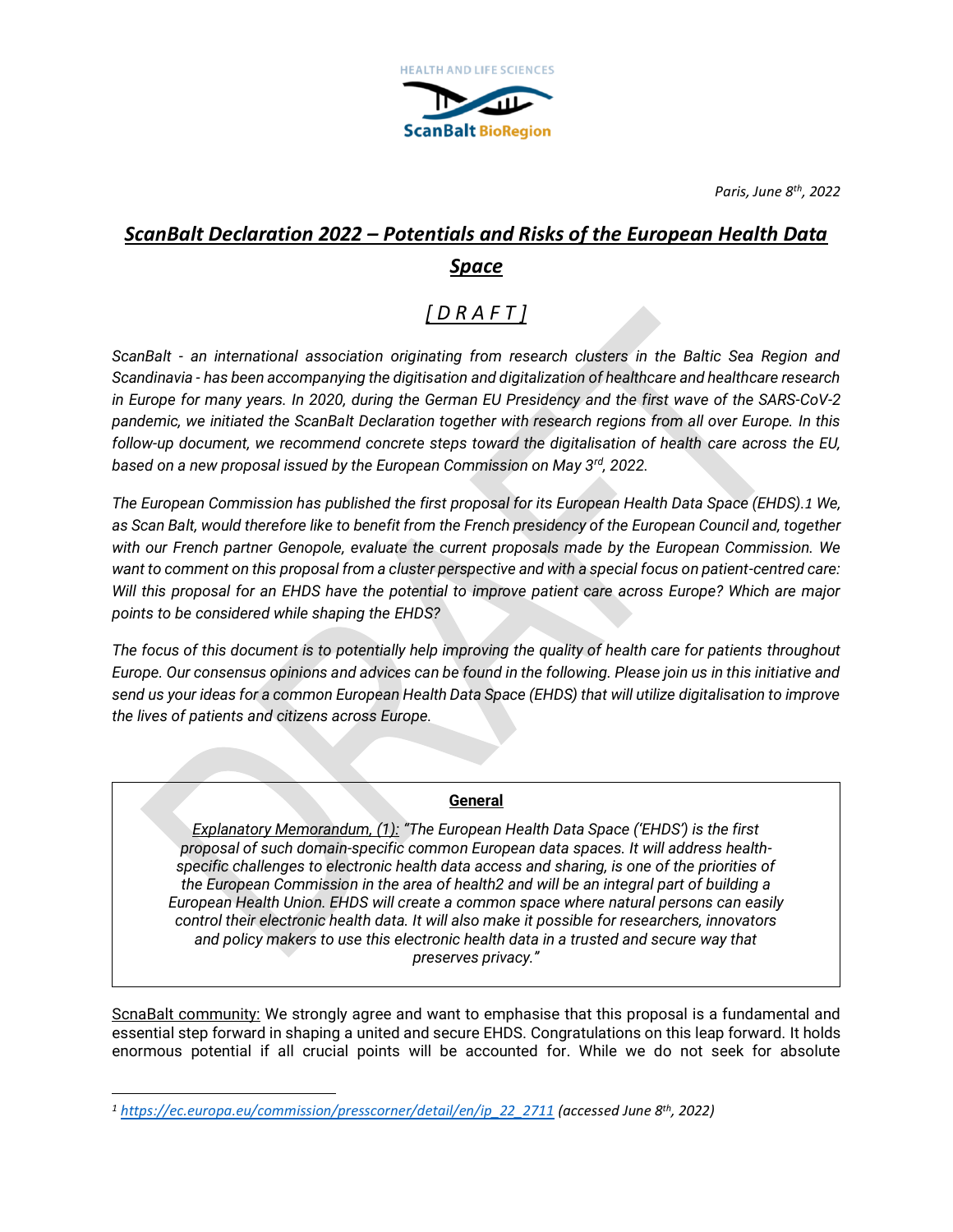

comprehensiveness, we want to stress the following points as we found them to be indispensable for a successful implementation of a concrete law.

## **Patient centricity and data protection**

*Introduction, §7: "In order to facilitate the free movement of personal health data across the Union and avoid negative consequences for patients when receiving healthcare in crossborder context, Union action is needed in order to ensure individuals have improved access to their own personal electronic health data and are empowered to share it."*

*Article 40: "When processing personal electronic health data, data altruism organisations shall comply with the rules set out in Chapter IV of Regulation […] [Data Governance Act COM/2020/767 final]. Where data altruism organisations process personal electronic health data using a secure processing environment, such environments shall also comply with the requirements set out in Article 50 of this Regulation."*

*Article 50: "The health data access bodies shall provide access to electronic health data only through a secure processing environment, with technical and organisational measures and security and interoperability requirements."*

*Article 10: "facilitate for persons with disabilities to exercise their rights listed in Article 3 of this Regulation in accordance with Directive (EU) 2019/882 of the European Parliament and of the Council"*

ScnaBalt community: While creating digital solutions which are supposed to help the goal of the WHO to create integrated health care systems, patient-centricity is crucial. As patients own their data altruism and informed decisions become more important and individuals can only contribute to their full potential, if considered right away and put in the centre of all future ventures. Important points also include the accessibility for all citizens and *'Health Digital Literacy'*. While this point is already addressed in the proposal, we would like to take the chance to emphasize its importance.<sup>2</sup> This fundamental right needs to be protected by any cost to ensure the trust of the public. Furthermore, we find it to be of highest importance to educate and therefore empower individuals who should own their data and know about the power it holds.

The protection of health data and public's trust is of highest importance. We want to emphasize the importance of data altruism and data donations as well as appreciate the appearance of these concepts in the draft. Additionally, we agree, that security requirements, are an important prerequisite for the acceptance of citizens. At the same time, we are convinced that educational offers are needed to enable people to recognise the potential of their data donations for improving public health and local European research. Only by demonstrating the positive impact of data donations and altruism on the European society, individual citizens will understand the fundamental impact they can have and that is desperately needed.

More integration is needed to apply consent management in practice. When digital health solutions support a patient pathway through the health system, consent may be requested at each data collection point and by several different actors, as each may be required to demonstrate that they have legitimate grounds to handle data from users. Due to the lack of association of data policies to the actual data stored on the patient, it is difficult to trace data provenance. Without the control over data provenance and access rights, it becomes impossible to manage consent or handle data requests across multiple service providers. The

*<sup>2</sup> Directive (EU) 2019/882 of the European Parliament and of the Council of 17 April 2019 on the accessibility requirements for products and services (Text with EEA relevance) (OJ L 151, 7.6.2019, p. 70)*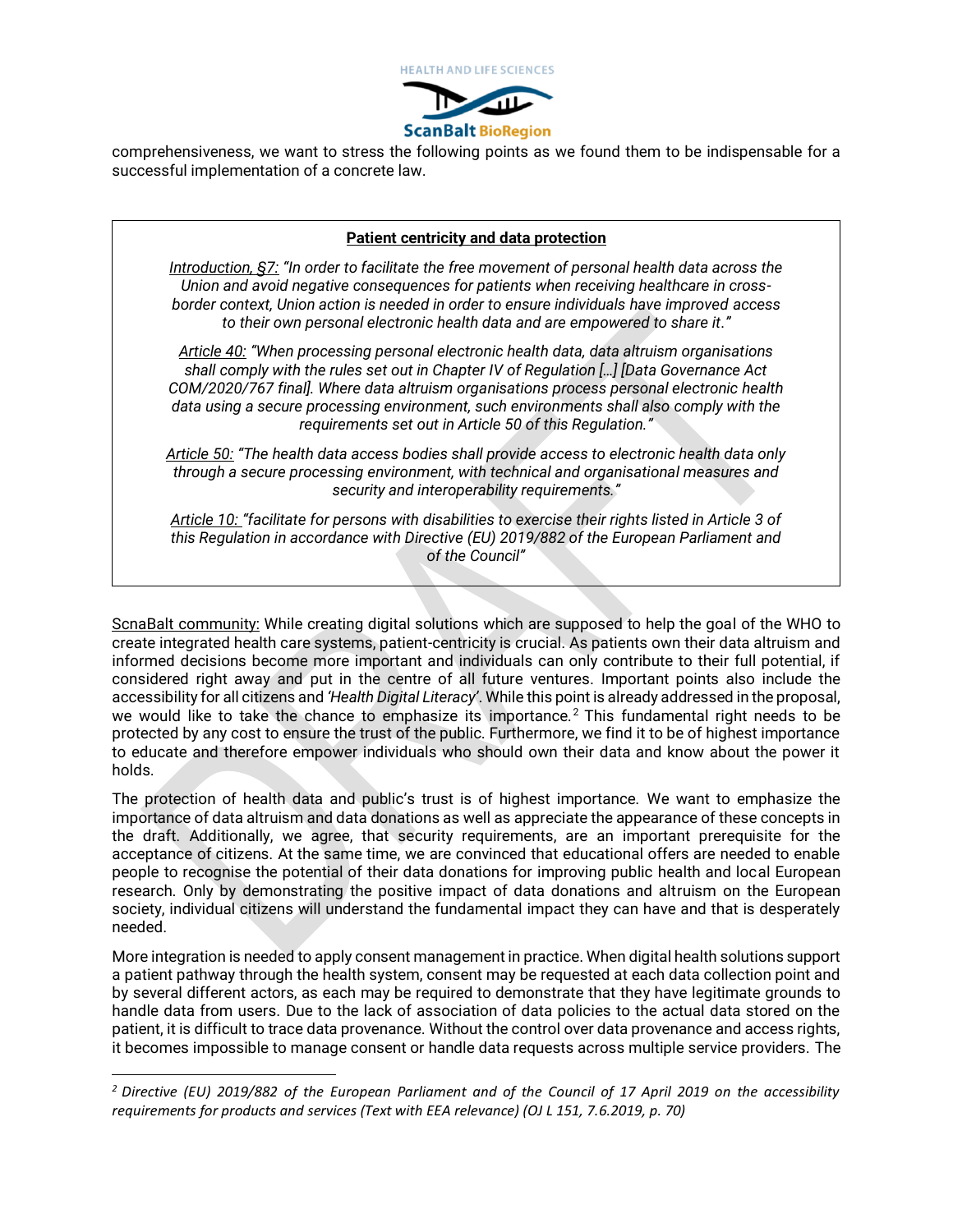

control can be achieved by consistent deploying of metadata. Interoperability depends on standardized metadata descriptions such as developed by standardization associations and industry networks. The EHDS could address the coherent methodology of metadata maintenance by all data processors. Subsequently, communication and training activities are necessary to promote the common methodology to be deployed by stakeholders.

## **Use and misuse of data**

*Article 35: "Seeking access to and processing electronic health data [...]for the following purposes shall be prohibited:*

*[1] taking decisions detrimental to a natural person based on their electronic health data; in order to qualify as "decisions", they must produce legal effects or similarly significantly affect those natural persons; […]*

*[2] advertising or marketing activities towards health professionals, organisations in health or natural persons;"*

*Article 45: "Health data access bodies shall refuse all applications including one or more purposes listed in Article 35 or where requirements in this Chapter are not met."*

ScanBalt community: We appreciate the exclusion of certain fields of use for data included within the EHDS. Only by limiting the use of data to necessary, ethically correct, and beneficial reasons, the societies trust will be ensured. The consequence listed for applicants who indicate one or more of these purposes in their application – denying the access – is good and reasonable. Additionally, fees and consequences in case of misdeclaration or misuse must be implemented.

It must be made clear, where individuals can turn to in case, they experience misuse or any other kind of misconduct. Additionally, timelines on how long it can take to classify and prosecute misconduct need to be in place to protect trust with society and ensure deterrence from such unlawful conduct.

#### **Semantic and technical interoperability**

*Explanatory Memorandum, (5): "[Chapter II] includes provisions related to the interoperability of certain health related datasets. Member States will also have to designate national contact point tasked with enforcing the obligations and requirement of this Chapter. Finally, a common infrastructure MyHealth@EU is designed to provide the infrastructure to facilitate cross-border exchange of electronic health data."*

*Article 10: "build national capacity for implementing interoperability and security of the primary use of electronic health data and participate in information exchanges and capacity building activities at Union level"*

*Article 13: "Member States and the Commission shall seek to ensure interoperability of MyHealth@EU with technological systems established at international level for the exchange of electronic health data."*

ScanBalt community: The standardisation of electronic health records is an absolute prerequisite for any use of the EHDS and therefore for any potentials it may bring. We agree that the standardization according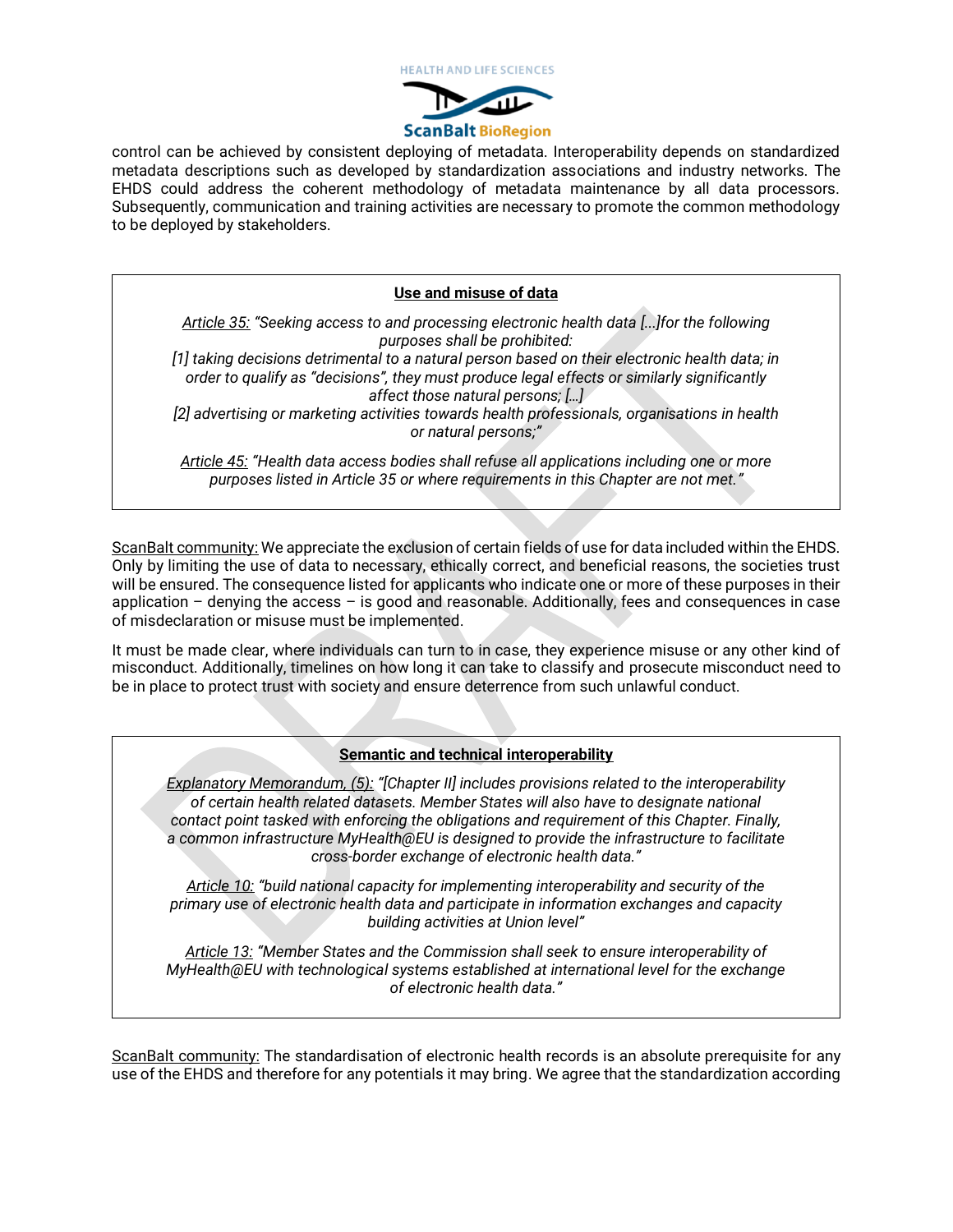

to predefined standards is key. $3$  However, harmonizing the different national systems brings major technological and organisational challenges. Additionally, the individual countries within the EU have different depths of digitalisation within their respective health systems. Therefore, the practical implication should not only include harmonising the technologies, but also set a common status quo for the varying performances of the electronic health records in different states. The organisational interoperability will benefit from the regulation - but still needs to consider the cultural approach in EU Member states and possibly further countries in Europe.

When applying standards, these should be available in an open format i.e., allowing integration. Open technical specifications should be tailored to the specific context in which they will be used. An example of such open system is the OpenEHR (Open electronic health record), consisting of open specifications, clinical models and software that can be used to create standards, and build information and interoperability solutions for healthcare while using commonly known FAIR principles.

Subsequently, the EHDS has great potential to firstly harmonise and secondly increase the overall quality of healthcare in Europe. It is imperative that this fundamental necessity is also reflected in its funding. Especially in the current economically challenging times, it must be ensured that sufficient funds will be available for the development and implementation of a sustainably interoperable EHDS to impede irreversible shortcomings.

## **Cross-border use of primary data**

*Introduction, §17: "Categories of electronic health data such as patient summary, electronic prescription and dispensation, laboratory results and reports, hospital discharge reports, medical images and reports have been selected by the eHealth Network as most relevant for the majority of healthcare situations and should be considered as priority categories for Member States to implement access to them and their transmission."*

*Article 1: "[This Regulation] establishes a mandatory cross-border infrastructure enabling the primary use of electronic health data across the Union"*

*Article 5: "Access to and exchange of electronic health data for primary use may be enabled for other categories of personal electronic health data available in the EHR [Electronic Health Record] of natural persons."*

*Article 12: "The Commission shall establish a central platform for digital health to provide services to support and facilitate the exchange of electronic health data between national contact points for digital health of the Member States."*

ScanBalt community: The exchange of data among professionals and across national borders is legitimate and important to improve patient-centred health care. Like in all categories and as mentioned before, patient consent and interoperability are essential for this type of data. As this data is meant for direct use, one should provide a steady running infrastructure that ensures that the data is available and interoperable at all time. We agree that concrete cross-border care services are to be developed to exploit the full potential of digitalisation. Here it is crucial that both processes are started in parallel, the implementation of the infrastructure as well as the planning for concrete pilot projects. Only by considering concrete care projects, the requirements for the new technologies become clearly visible. Thereby, funding is important, and it is essential to avoid creating cross-border data systems that cannot keep pace with the constantly evolving requirements of modern care systems. The early investment of sufficient funding will prevent

*<sup>3</sup> [The European Interoperability Framework in detail | Joinup \(europa.eu\)](https://joinup.ec.europa.eu/collection/nifo-national-interoperability-framework-observatory/european-interoperability-framework-detail) (accessed June 8th, 2022)*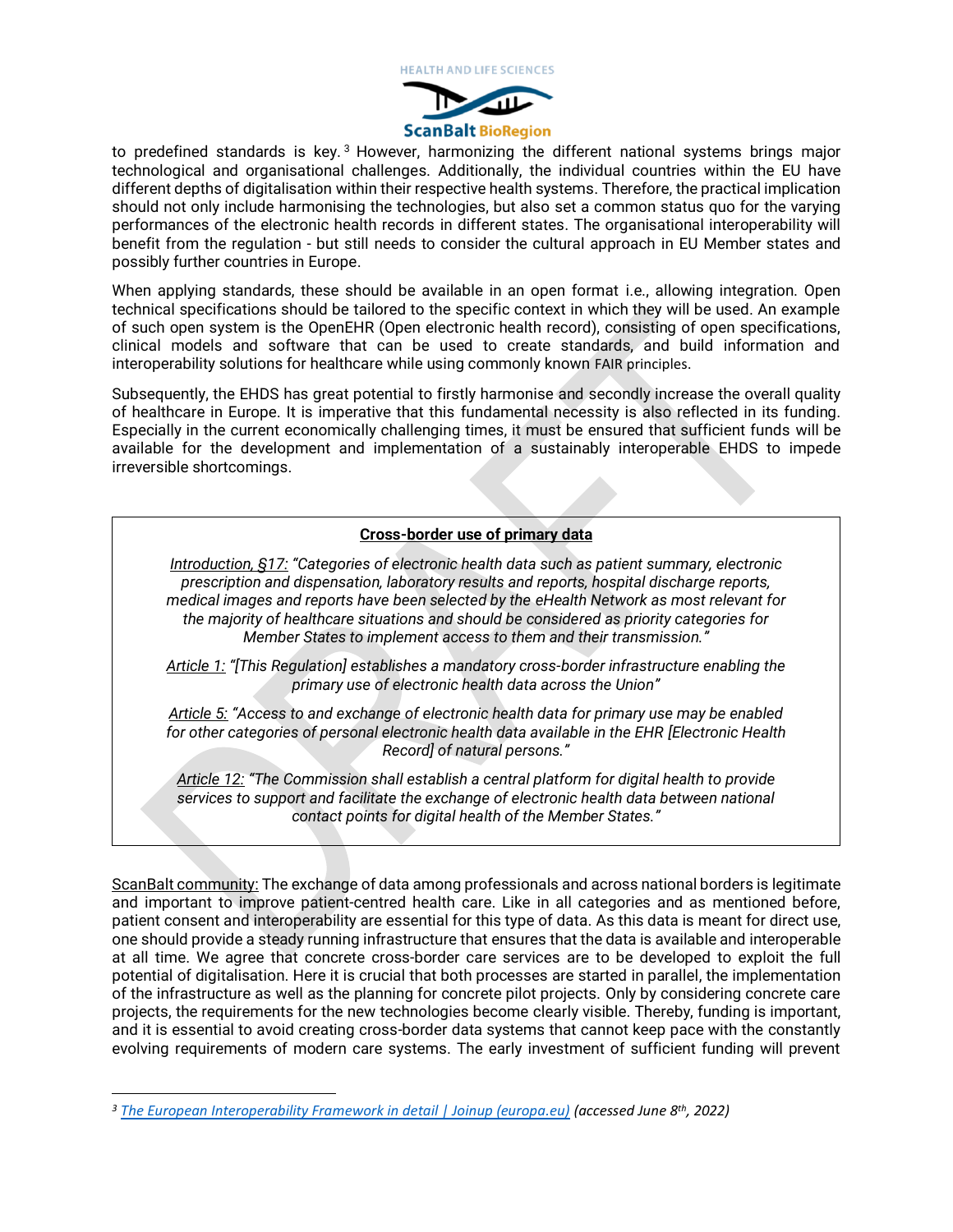

shortcomings later in the project phase and therefore have enormous potential to save money and help to treat patients more sustainable and reliable across borders.

## **The power of secondary data**

*Article 33: The electronic health data referred to in paragraph 1 shall cover data processed for the provision of health or care or for public health, research, innovation, policy making, official statistics, patient safety or regulatory purposes, collected by entities and bodies in the health or care sectors, including public and private providers of health or care, entities or bodies performing research in relation to these sectors, and Union institutions, bodies, offices and agencies."*

ScanBalt community: In our opinion, a holistic system which integrates primary and secondary use of data is of highest interest. The use of these existing health data will rapidly improve the guidance of future patient journeys, lower health care spending due to more efficiency, and drive the development of new treatments and technologies. While the ageing population is a major challenge for the European social systems, these modern measures hold our best hope to substantially reduce the constantly rising health care spending. This use of data will also help our health care systems and our technology developments to stay up to date and competitive. The separation of data use into two different silos must be prevented at all costs.

We highly appreciate the fact that the prohibited areas of data use include "taking decisions detrimental to a natural person based on their electronic health data" and "advertising or marketing activities towards health professionals, organisations in health or natural persons" (both Article 35). This will substantially profit to trust which has to be built with the public.

Additionally, at the same time we want to agree with the benefits of secondary data use by a wide range of stake holders including health care start-ups. This will potentially create incentives for young professionals to help improve patient care through innovative and data driven approaches. By not only holding, but also sharing these data with qualified stakeholders, enormous benefits can be created. However, as mentioned before, data security and the rights of individuals must be protected and considered at any possible time point.

Also, the implementation of the use of synthetic data, might accelerate and sustainably improve any developments based on the collected and carefully distributed data. However, when working with synthetic data, the anonymization of individuals must be ensured at any time and this technically challenging approach must be made sure to run smoothly before its first implementation to avoid any potential source of data leaks. This especially is important for citizens living with orphan disease.

## **Institutionalisation of a European Digital and Health Data Board**

*Article 64: "A European Health Data Space Board (EHDS Board) is hereby established to facilitate cooperation and the exchange of information among Member States. The EHDS Board shall be composed of the high level representatives of digital health authorities and health data access bodies of all the Member States. [...] Depending on the functions related to the use of electronic health data, the EHDS Board may work in subgroups, where digital health authorities or health data access bodies for a certain area shall be represented."*